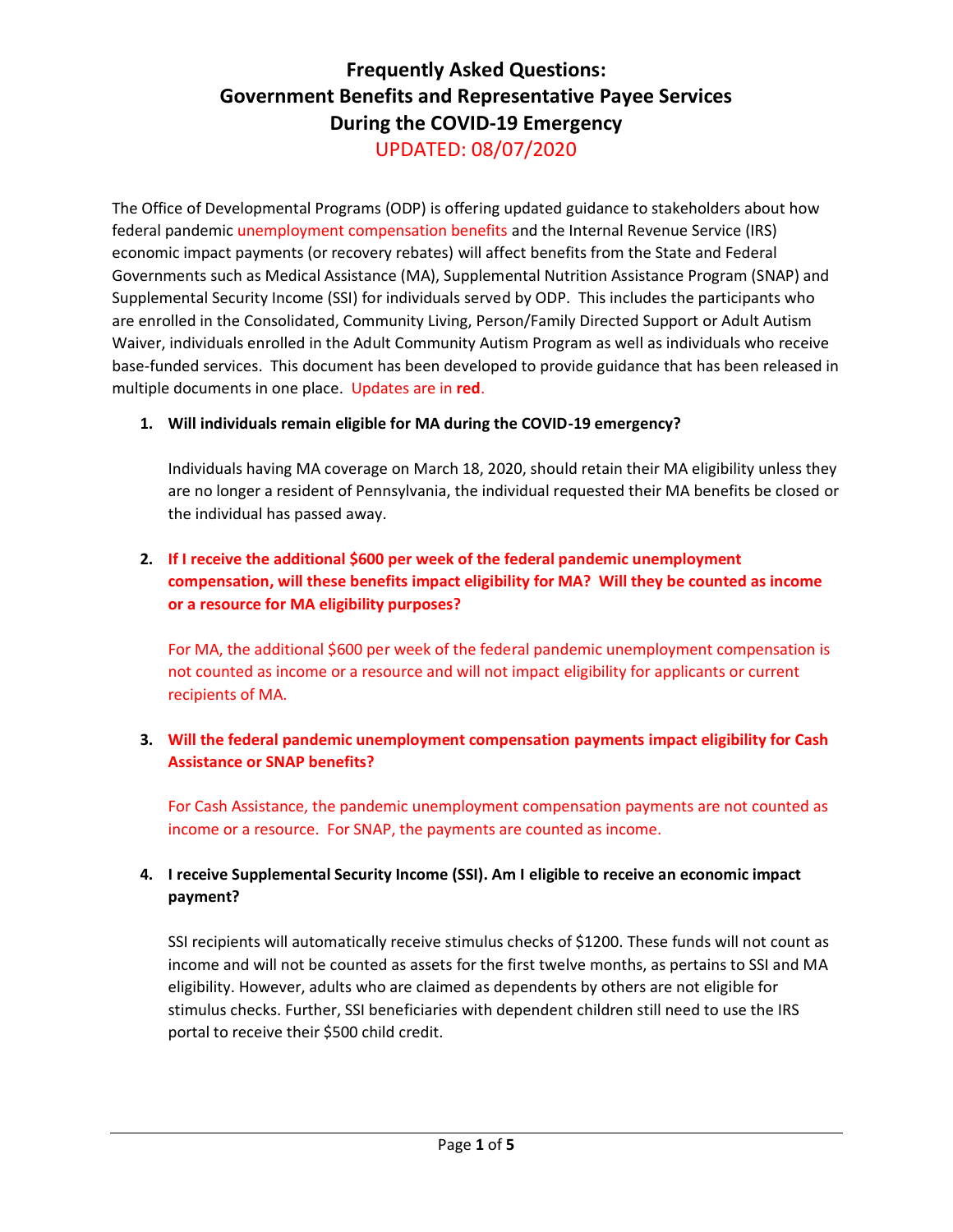## **5. How should the representative payee assist the participant in using the economic impact payment?**

The economic impact payment (payment) belongs to the Social Security or SSI participant. The representative payee should discuss the payment with the participant. If the participant wants to use the payment independently, the representative payee should provide the payment to the participant. If the participant asks the representative payee for assistance in using the payment in a specific manner or saving it, the representative payee can provide that assistance outside the role of a representative payee.

# **6. How should the provider assist the participant in using the economic impact payment?**

As stated in the question above, the economic impact payment (payment) belongs to the Social Security or SSI participant. If the participant has questions about the payment, the provider should help address those questions with the participant or help the participant reach out to the representative payee for further clarification. If the participant asks the provider for assistance in using the payment in a specific manner, the provider should assist the participant in managing and accessing his/her finances to use the payment as desired by the participant.

# **7. What responsibilities does the representative payee have in managing the participant's economic income payment?**

Under the Social Security Act, a representative payee is only responsible for managing Social Security or SSI benefits. An economic income payment is not such a benefit. A representative payee should discuss the economic income payment with the participant. If the participant wants to use the economic income payment independently, the representative payee should provide the payment to the participant.

# **8. How should representative payees account for the economic impact payment when completing the annual Representative Payee Report (i.e., annual accounting form)?**

Since the economic income payment is not a Social Security or SSI benefit, the representative payee is not required to account for the economic income payment when they complete their annual accounting form.

## **9. What if a participant alleges a representative payee misused the economic impact payment?**

Since the economic income payment is not a Social Security or SSI benefit, SSA does not have authority to investigate or determine whether the economic income payment has been misused. However, if SSA receives an allegation that the economic income payment was not used on behalf of the participant, SSA may decide to investigate for possible misuse of the participant's Social Security or SSI benefit payments. SSA may also determine the representative payee is no longer suitable and appoint a new representative payee.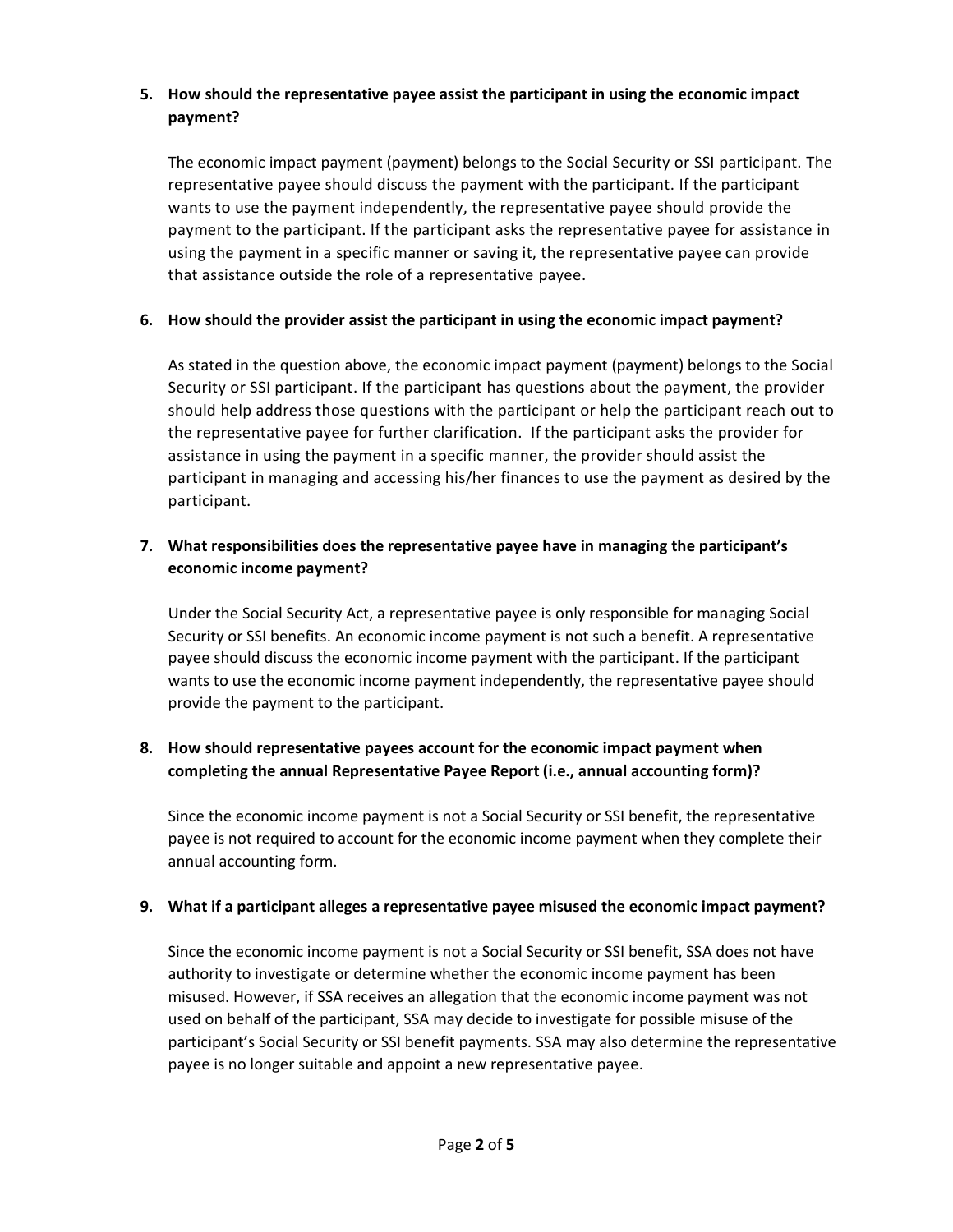If the provider hears of an allegation of misuse of funds, the provider must continue to report and investigate incidents as outlined in the current Incident Management Statement of Policy, 55 Pa Code Chapter 6000 Subchapter Q.

## **10. How will receipt of the economic impact payment affect participant resources? Will participants be over the resource limit?**

The portion of the economic impact payments that are spent within 12 months of receipt are considered an excluded resource for MA and SSI eligibility. Any portion of the payment that is not spent within 12 months of receipt is a countable resource. Individuals who are concerned about having resources that exceed the amount allowable to maintain eligibility for MA and/or SSI in 12 months are encouraged to explore the option of an ABLE account. More information about Pennsylvania's ABLE program is available at [https://www.paable.gov/.](https://www.paable.gov/)

## **11. Will the economic impact payments need to be reported as income for MA for the month it is received? Will it count as income in the month it is received?**

No, the economic impact payments will not be counted as income in the month the amount is received and is excluded for 12 months after receipt. In the  $13<sup>th</sup>$  month, if the economic income payment is not fully spent, this money will be included as a resource when calculating MA eligibility.

#### **12. Do the economic impact payments affect SNAP benefits?**

Economic impact payments are not counted towards determining eligibility for SNAP benefits for 12 months. Any portion of the payment that has not been spent after 12 months will be counted as a resource.

Additional information about SNAP benefits, including SNAP COVID-19 Resources, can be found at the following link on the Department's website: <https://www.dhs.pa.gov/Services/Assistance/Pages/SNAP.aspx>

#### **13. How will my economic income payment impact my room and board charges?**

The economic income payment is not counted as monthly income and therefore, will not be used to calculate room and board charges.

## **14. Are CAOs making changes to MA eligibility or determining individuals eligible during the COVID-19 emergency**?

CAOs are instructed not to close or decrease MA benefits during the disaster declaration. The Office of Medical Assistance Programs (OMAP) and Office of Income Maintenance (OIM) are aware of individuals whose MA eligibility was incorrectly closed. Members whose MA benefits were terminated on or after March 18, 2020 will have them reinstated.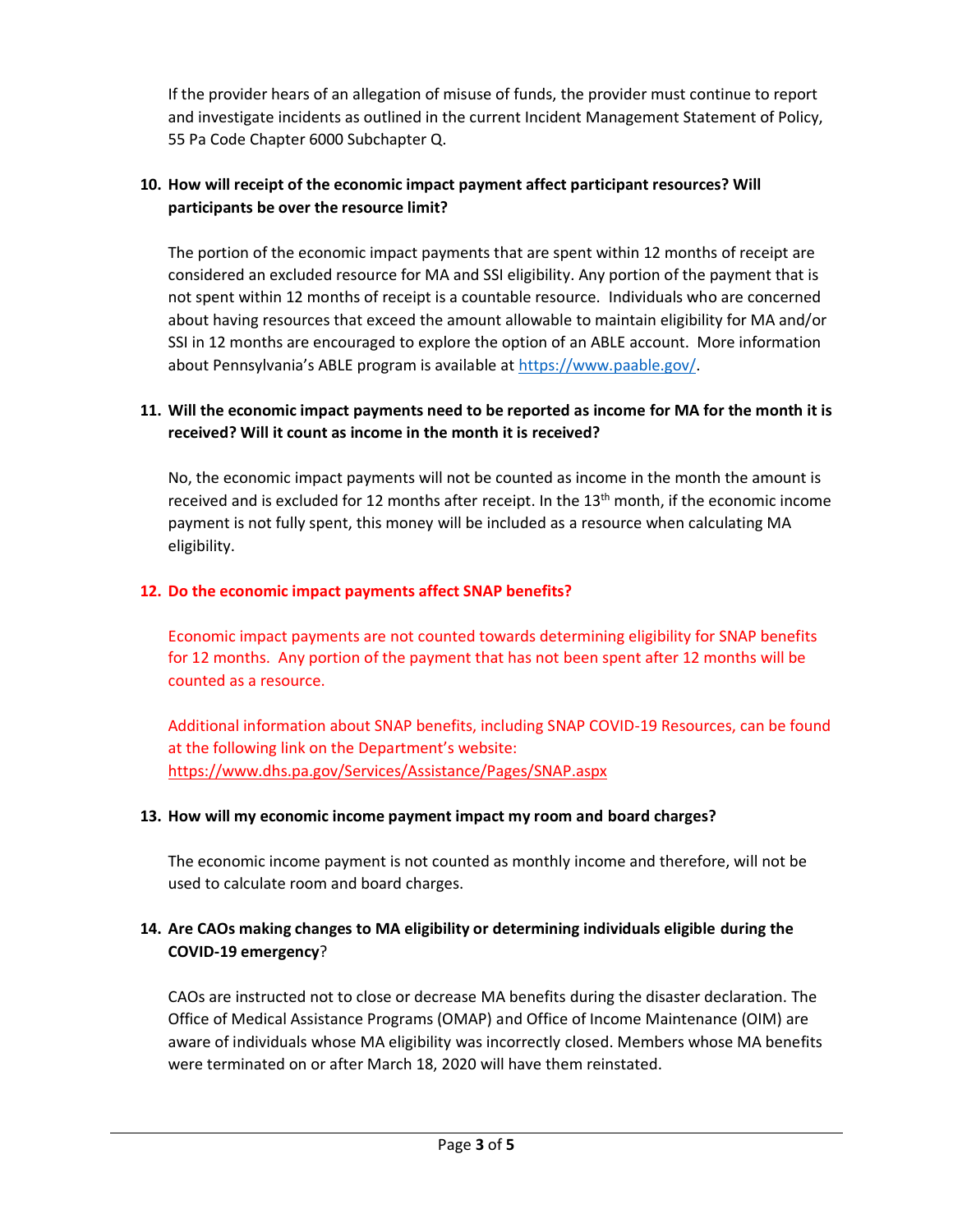Individuals turning 21 on or after March 18, 2020, continue to be eligible for the same MA coverage provided when they were under 21 years of age until the end of the month in which the national public health emergency ends. This may include services that are not covered for adults, such as private duty shift nursing and Intensive Behavioral Health Services (IBHS). This requirement applies to individuals who receive services in MA Fee-for-Service and Physical Health (PH) and Behavioral Health (BH) HealthChoices. More information about this is available a[t https://www.dhs.pa.gov/coronavirus/Pages/OMAP-QTIP-251-Medical-Assistance-benefits](https://www.dhs.pa.gov/coronavirus/Pages/OMAP-QTIP-251-Medical-Assistance-benefits-for-Beneficiaries-Turning-21-During-Covid-19-Emergency.aspx)[for-Beneficiaries-Turning-21-During-Covid-19-Emergency.aspx.](https://www.dhs.pa.gov/coronavirus/Pages/OMAP-QTIP-251-Medical-Assistance-benefits-for-Beneficiaries-Turning-21-During-Covid-19-Emergency.aspx)

If an individual has questions about MA eligibility, please instruct the person to contact their CAO.

#### **15. What about Medical Assistance for Workers with Disabilities (MAWD)? Will eligibility for MAWD be impacted by the economic impact payments?**

Everyone that was open in MAWD as of March 18th will continue to receive MAWD<sup>1</sup>. It is not impacted by income changes, loss of job or receipt of the economic income payment.

The CARES Act requires that for states to receive an additional 6.2% in federal Medicaid matching funds, any Medicaid case that was open as of the date of passage (March 18, 2020) must remain open through the emergency declaration<sup>1</sup>. We are providing good cause for job loss and taking self-attestation for reopening people who were closed prior to the 18th but who state that they paid their past due premiums. The only closures will be to transfer people to a different Medicaid category (one with no premium requirement) if they qualify.

#### **16. Are there any issues with Eligibility Verification System (EVS) that providers and Administrative Entities should be aware of?**

Providers and Administrative Entities use the EVS to determine whether an individual is eligible for MA prior to rendering services or determining eligibility. The EVS may not reflect MA eligibility or may reflect eligibility for MA Fee-For-Service (ACCESS) and not the MCO they were covered under prior to March 31, 2020.

In EVS, if an individual is showing as eligible for ACCESS, but was previously enrolled in a managed care organization (MCO), providers should contact that MCO to verify enrollment. If EVS shows the individual as no longer eligible for any coverage on or after March 18th, please instruct the individual to contact their CAO. More information on this can be found at [https://www.dhs.pa.gov/providers/Providers/Documents/Coronavirus%202020/PROMISeQuick](https://www.dhs.pa.gov/providers/Providers/Documents/Coronavirus%202020/PROMISeQuickTip244.pdf) [Tip244.pdf.](https://www.dhs.pa.gov/providers/Providers/Documents/Coronavirus%202020/PROMISeQuickTip244.pdf)

#### **17. Are any of my other benefits impacted, such as Temporary Assistance for Needy Families (TANF) or Medicare?**

Economic stimulus payments are not counted towards TANF benefits or Medicare for 12 months. After 12 months, it is considered a resource.

 $1$  This applies to the MAWD recipient unless they are no longer a resident of Pennsylvania, the individual requested their benefits be closed, the individual has passed away or the individual is incarcerated